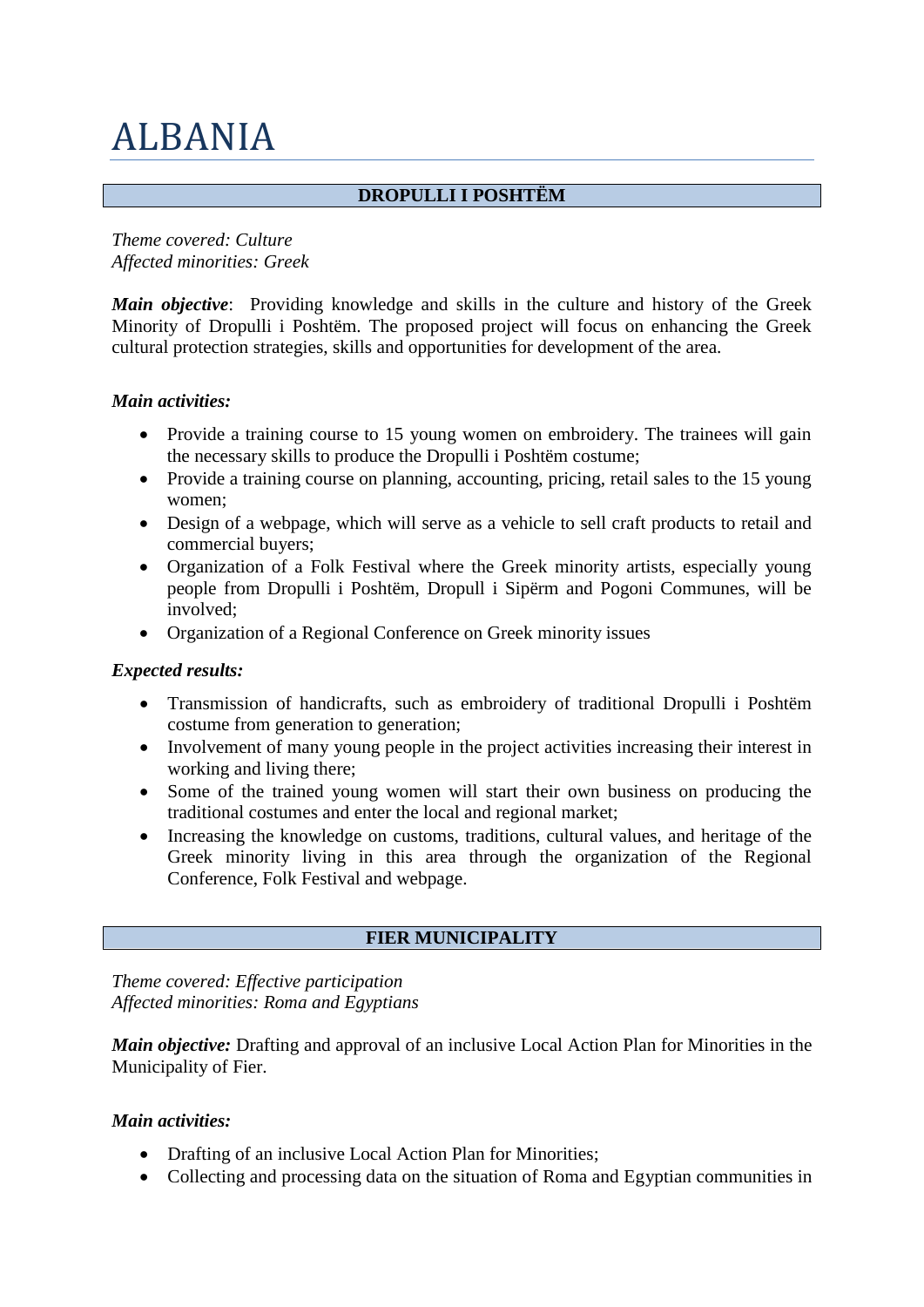Fier;

- Drafting the community profiles;
- 7 workshops/trainings on preparation and implementation of the action plan for all the stakeholders in different sectors (such as education, social issues, health, employment, etc..);
- Implementation of some activities foreseen in the Action plan/Building of the mini park in the Roma village (greenery and recreational area)

#### *Expected results:*

- Action plan approved;
- Improving the educational situation of the Roma and Egyptian communities in Fier Municipality;
- Roma and Egyptian empowerment through increased access to the labour market, training programs and social protection schemes;
- Improving sustainable health and living conditions of Roma and Egyptian communities
- Improving sustainable housing and infrastructure conditions;
- Ensuring social inclusion and increased access for the Roma and Egyptian communities in the entire community;
- Preservation and promotion of cultural heritage of the Roma and Egyptian communities.

## **PËRMET MUNICIPALITY**

#### *Theme covered: Effective participation Affected minorities: Roma, Egyptians, Aromanian/Vllah*

*Main objective*: To enhance minority (Egyptian, Greek, and Vlach) community participation in the public life and in decision-making of policies of their concern, and improve local service delivery for minority communities in the municipality of Përmet.

#### *Main activities:*

- Training of the minority communities, leaders of public institutions and CSOs in order to allow them to follow up and properly address the issues of discrimination;
- Support drafting and adoption of a Local Action Plan for Minority Integration and a designated budget for dealing with minority issues - this budget is specified as per the lines and objectives of the Local Action Plan;
- Creation of a Civil Commission on Minorities as an advisory body for the problems faced by minorities, as well as a Minority Coordinator that will coordinate and manage the problems faced by minority communities;

#### *Expected results:*

- Enhanced communication between the minority communities with the local government, and empowerment of the minority communities to express their needs;
- Municipality staff and Municipality Council trained on minorities' civil and human rights and relevant policies and mechanisms to promote and enforce such rights;
- Service delivery for minority communities improved;
- Influence and participation of minorities in the local administration decision-making process increased.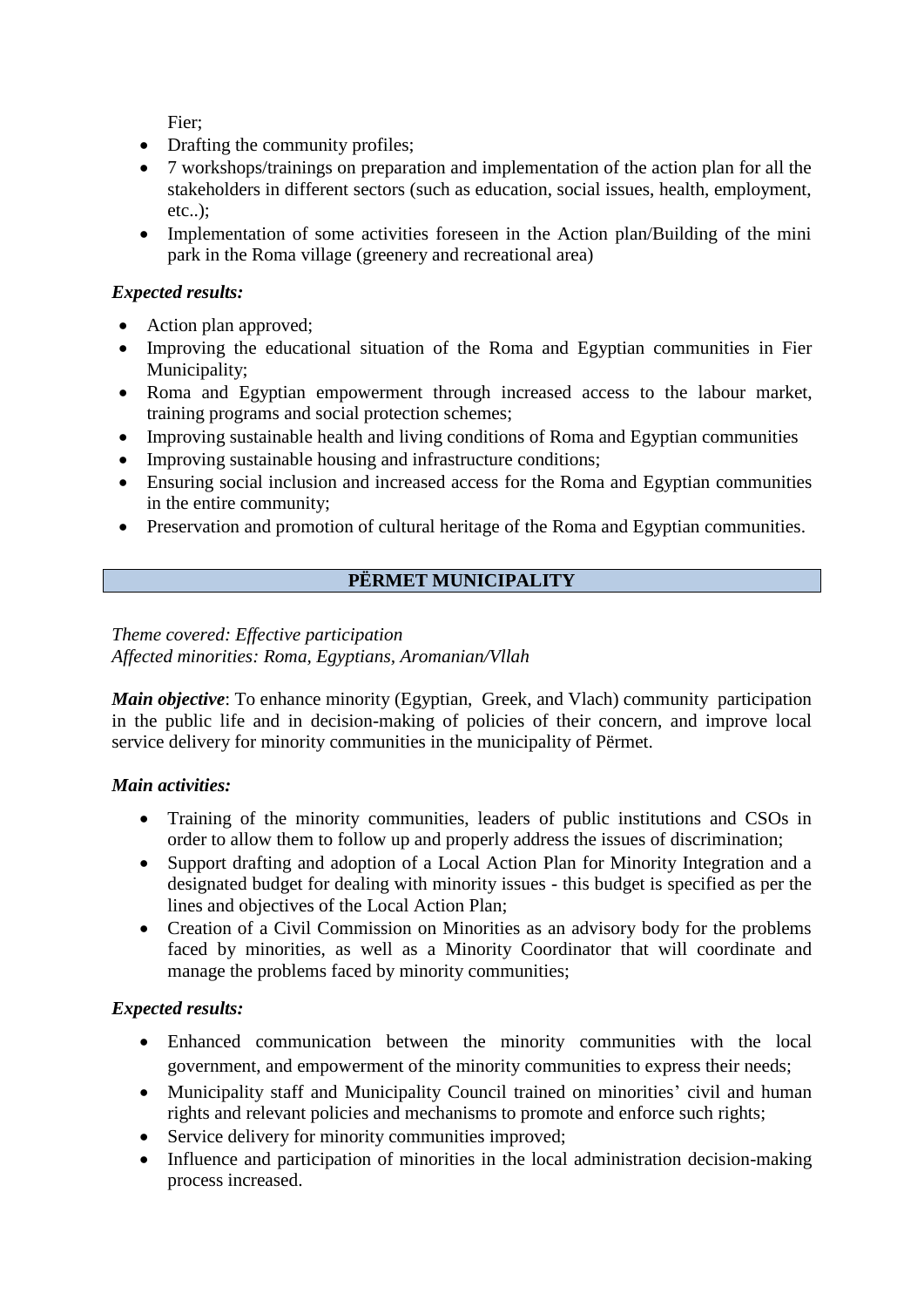#### **RRETHINA COMMUNE**

*Theme covered: Media/Culture Affected minorities: Montenegrins*

*Main objective:* To support and promote the minority rights, language, traditions and culture of Montenegrins living in Rrethina Commune.

#### *Main activities:*

Activities related to effective representation and participation in the decision-making process:

- Support of local minority organizations on facilitating the consultation of the minority with the local government;
- Promotion of the FCPNM throughout the minority population in the form of public meetings and publications through existing minority representing non-governmental organizations.

Activities related to the use of own language and education:

- Organize intensive courses of Montenegrin language for all children in the Commune;
- Organize creativity competitions in own language.

Activities related to the promotion of the culture and traditions:

- Organize a fair to promote the products, cuisine, costumes, history, symbols and photographs;
- Produce a documentary on the life and history of the Montenegrin population in Rrethina;
- Produce TV chronicles to promote the launch and the progress of the project in the local media.

#### *Expected results:*

- Strengthened role of the local minority representing NGOs functioning as a body of representation and as a facilitator of dialogue, acknowledged by the Commune and visible to the National State Committee on Minorities;
- Increased knowledge of the minority rights sanctioned in the FCPNM;
- Increased knowledge of own language among young generation;
- Better perception of the values of the minority among the whole population;
- Increased collective identity with potential improved results in self- declaration;

#### **SHIJAK MUNICIPALITY**

*Theme covered: Education/Non-discrimination Affected minorities: Bosnian community* 

*Main objective:* Promoting human rights and the protection of Bosnian community through offering opportunities of developing multi-cultural, educational and participatory practices in the Municipality of Shijak

#### *Main activities:*

Reconstruction of the premises of the Multi-Functional Center at the Palace of Culture